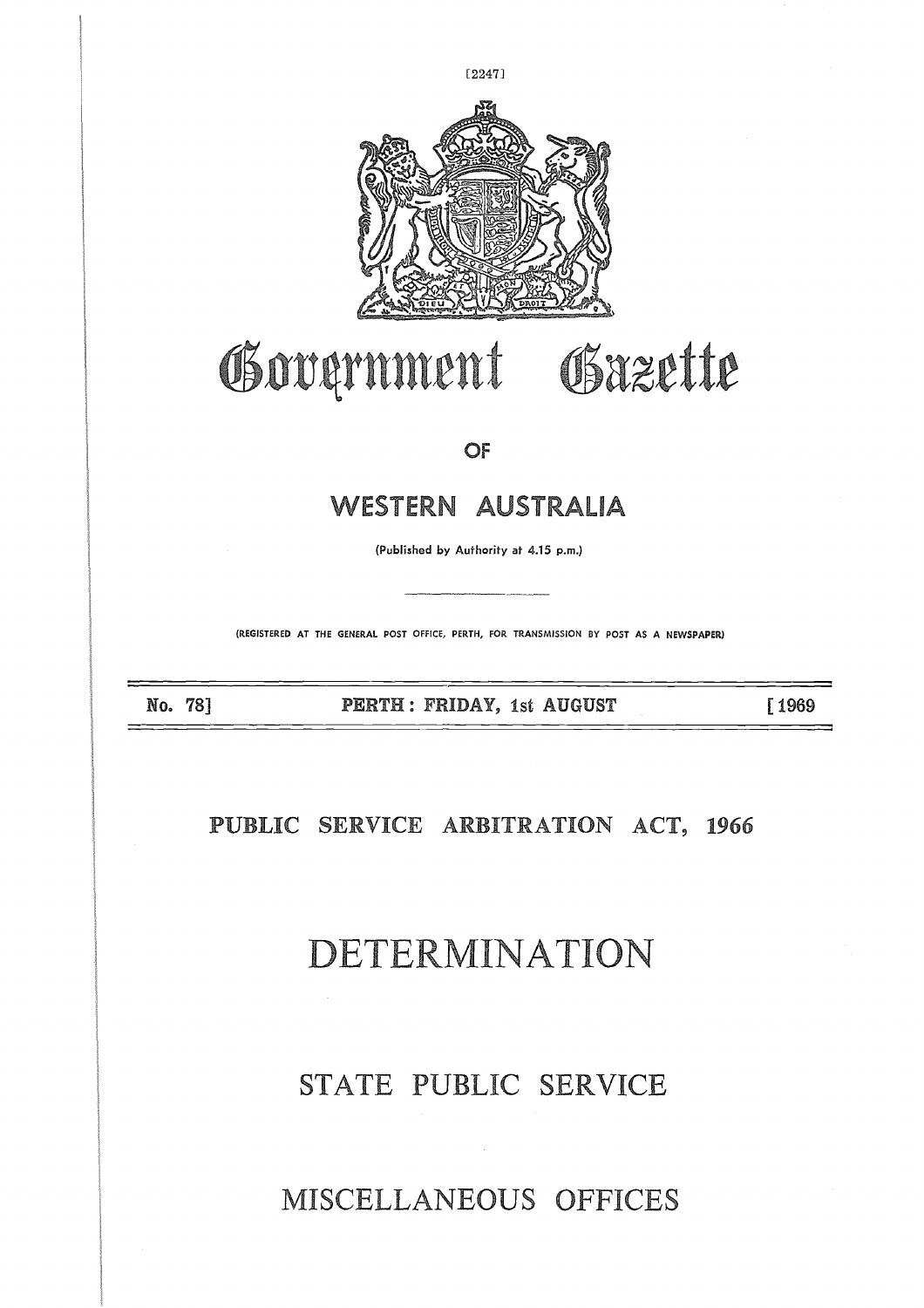# PUBLIC **SERVICE ARBITRATION** ACT, 1966

## STATE PUBLIC SERVICE

### Determination—Miscellaneous Offices

PURSUANT to Section 12 of the Public Service Arbitration Act, 1966, I, Ralp Herbert Doig, Public Service Commissioner, hereby determine the salaries or salar ranges appropriate to offices covered by the Public Service Professional Divisic (Miscellaneous Offices) Salaries Agreement, No. 66 of 1969 as at 1st June, 1969, terms of the salaries or salary ranges laid down in Clause 5 of that Agreement.

For convenience the salaries or salary ranges allocated have been indicated l the following levels :—

|                 |                              |   |  | Determination—Miscellaneous Offices |   |          |                                                                                                                                                                                                                                                                          |  |  |  |
|-----------------|------------------------------|---|--|-------------------------------------|---|----------|--------------------------------------------------------------------------------------------------------------------------------------------------------------------------------------------------------------------------------------------------------------------------|--|--|--|
|                 |                              |   |  |                                     |   |          | Section 12 of the Public Service Arbitration Act,<br>blic Service Commissioner, hereby determine the s<br>te to offices covered by the Public Service Profe<br>fices) Salaries Agreement, No. 66 of 1969 as at 1s<br>ries or salary ranges laid down in Clause 5 of that |  |  |  |
| $_{\rm els}$ :— |                              |   |  |                                     |   |          | nce the salaries or salary ranges allocated have be                                                                                                                                                                                                                      |  |  |  |
| Level 1         |                              |   |  |                                     |   |          | Per annum<br>\$<br>3,320<br>3,440                                                                                                                                                                                                                                        |  |  |  |
| Level 2         |                              | . |  |                                     | . | .        | 3,560<br>3,680                                                                                                                                                                                                                                                           |  |  |  |
| Level 3         |                              |   |  |                                     | . | $\ldots$ | 3,810<br>3,940                                                                                                                                                                                                                                                           |  |  |  |
| Level 4         |                              |   |  |                                     |   | .        | 4,080<br>4,220                                                                                                                                                                                                                                                           |  |  |  |
| Level 5         |                              | . |  |                                     |   | .        | 4,360<br>4,500                                                                                                                                                                                                                                                           |  |  |  |
| Level 6         |                              | . |  |                                     |   | .        | 4,640<br>4,780                                                                                                                                                                                                                                                           |  |  |  |
| Level 7         |                              |   |  |                                     |   | .        | 4,920<br>5,060<br>5,200                                                                                                                                                                                                                                                  |  |  |  |
| Level 8         |                              |   |  |                                     |   | .        | 5,340<br>5,480                                                                                                                                                                                                                                                           |  |  |  |
|                 |                              |   |  | Level 9                             |   |          | 5,630<br>5,780                                                                                                                                                                                                                                                           |  |  |  |
|                 |                              |   |  | Level 10                            |   |          | 5,930<br>6,080                                                                                                                                                                                                                                                           |  |  |  |
|                 |                              |   |  | Level 11                            |   |          | 6,240<br>6,400                                                                                                                                                                                                                                                           |  |  |  |
|                 |                              |   |  | Level 12                            |   |          | 6,720                                                                                                                                                                                                                                                                    |  |  |  |
|                 |                              |   |  | Level 13                            |   |          | 7,020                                                                                                                                                                                                                                                                    |  |  |  |
|                 |                              |   |  | Level 14                            |   |          | 7,320                                                                                                                                                                                                                                                                    |  |  |  |
|                 |                              |   |  | Level 15                            |   |          | 7,620                                                                                                                                                                                                                                                                    |  |  |  |
|                 | R. H. DOIG,<br>Public Servie |   |  |                                     |   |          |                                                                                                                                                                                                                                                                          |  |  |  |

R. H. DOIG, Public Service Commission